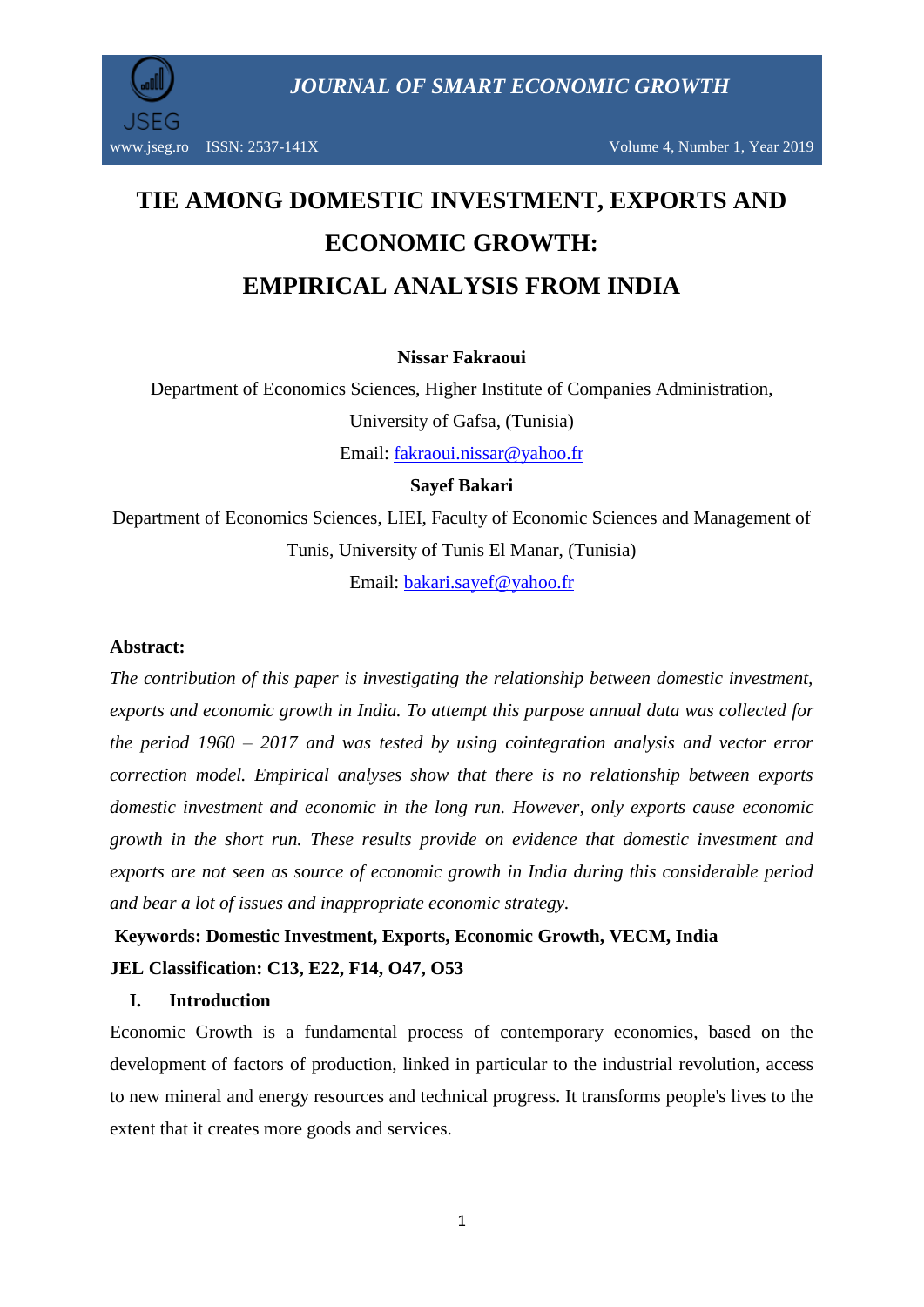

In the long run, economic growth has a significant impact on the demographics and the standard of living of the companies that serve as its backbone. In the same way, the enrichment resulting from economic growth can help to reduce poverty and unemployment in this same society.

According to IMF data, India was the world's ninth largest economy in current dollars in 2015, with a gross domestic product (GDP) of \$ 2,183 billion, but a purchasing power parity of \$ 8728 billion (PPP) ranking third in the world after the United States and China (19,150 billion), representing 7.1% of global GDP compared to 3% at the beginning of economic reforms in 1980. But it is still a country where poverty remains very important since its GDP per capita in purchasing power was \$ 6,640 in 2015 against \$ 15,180 for China and \$ 57,765 for the United States.

It is clear to us that domestic investment and exports are among the most necessary solutions for advancing the country and reducing most of these disasters.

This is a motif that guides us to look into the relationship among domestic investment, exports and economic growth in India. To do this we will employ Sims Model and annual data for the period 1960 - 2016. The second section introduces a succinct overview of the literature. The empirical methodology and its results will be treated within sections three and four respectively.

#### **II. Literature Survey**

In this section, we will discuss the empirical work that focuses only on the relationship between domestic investment, exports and economic growth in developing countries, and deals with the case of time series analysis and not with panel data analysis.

Iftikhar and al (2016) analyzed the relationship among domestic investment, exports and economic growth in Pakistan during the period 1985 - 2016 by using cointegration analysis and error correction model to detect the nexus in the long run. Empirical results showed that domestic investment has a positive effect on economic growth; however, exports have a negative effect on economic growth. According to Saleem and Zaheer (2018), which examined the relationship among domestic investment, exports and economic growth in Pakistan using the same empirical analysis of Iftikhar and al (2016) but for the period 1980 – 2016, exports have a positive impact on economic in the long run; however domestic investment has a negative effect on economic growth in the long run.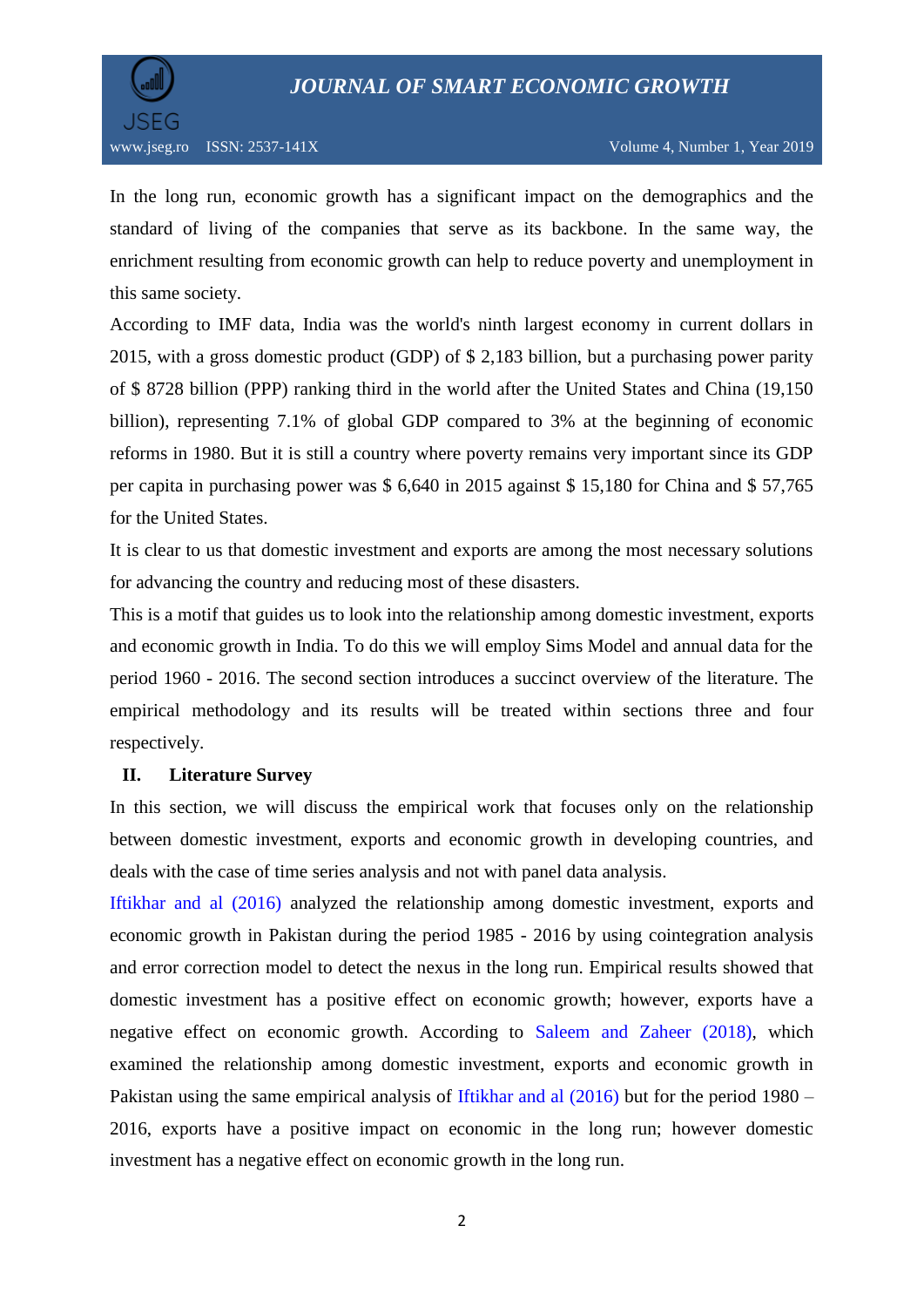

Masoud and Suleiman (2016) investigated the nexus between exports, domestic investment and economic growth in Malaysia, using annual data for the period 1967- 2010. Cointegration analysis, VAR and Granger causality tests were employed in the empirical analysis. The results show economic growth and exports cause domestic investment.

Bakari (2017a) examined the impact of domestic investment and exports on economic growth in the short run and the long run for the case Gabon for the period 1980 – 2015. He used cointegration analysis and error correction model. Empirical analysis showed that domestic investment and exports have a negative effect on economic growth in the long run. However, in the short run, he found that exports and economic growth have a positive effect on economic growth. In another study, Bakari (2017b) investigated the impact of domestic investment and exports on economic growth in Sudan. In order to achieve this goal, he applied cointegration analysis and error correction model. Empirical analysis showed that there is no relationship between domestic investment, exports and economic growth in the long run. Only economic growth causes domestic investment in the short run. Also Bakari (2017c) investigated the relationship between exports, domestic investment and economic growth in Egypt. In order to achieve this purpose, annual data for the periods between 1965 and 2015 was tested by using Johansen co-integration analysis of Vector Error Correction Model to explore the long run and the short run relationships between these variables. The empirical results indicated that in the long run domestic investment and exports have negative impact on economic growth.

Mbulawa (2017) explored the impact of economic infrastructure on long term economic growth in Botswana by using Vector Error Correction Model and Ordinary Least Squares during the period of 1985 – 2015. Empirical results show that domestic investment influence positively economic growth.

Again, Bakari (2018) studied the impact of domestic investment and exports on economic growth in Algeria for the period 1969 – 2015. By using cointegration analysis and error correction model, he found in the long run that domestic investment has a negative effect on economic growth; however exports have a positive effect on economic growth. In the short run, he found that domestic investment has a positive effect on economic growth.

Bakari, Mabrouki and Elmakki (2018) examined the relationship between industrial domestic investment and economic growth in Tunisia. In order to achieve this purpose, annual data for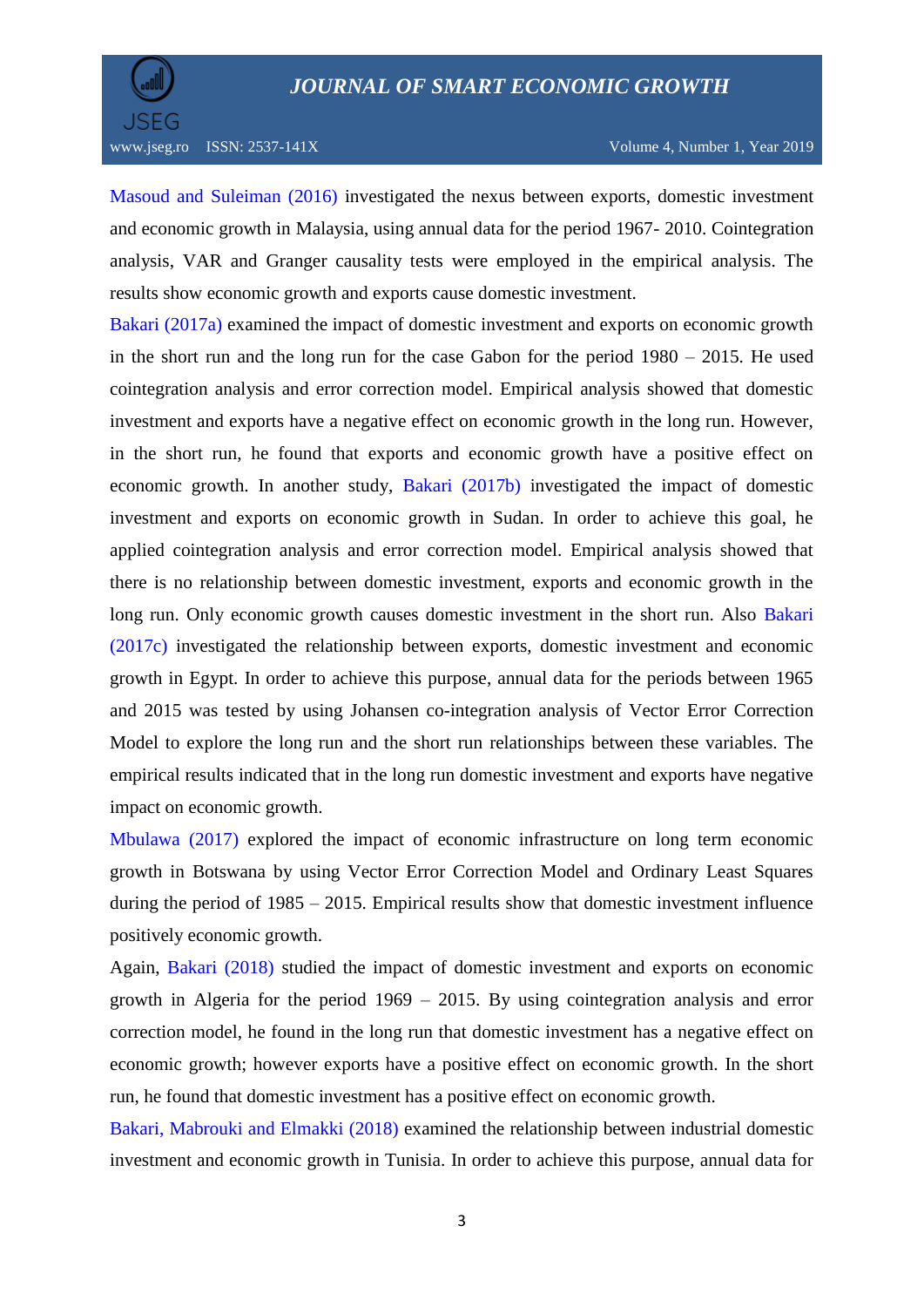

the periods between 1969 and 2015 were tested using the Johansen co-integration analysis of VECM and the Granger-Causality tests. According to the result of the analysis, it was determined that there is a negative relationship between industrial domestic investment and economic growth in the long run term. Otherwise, and on the basis of the results of the Granger causality test, we noted a unidirectional causal relationship from economic growth to industrial domestic investment in the short term.

In other research Bakari, Mabrouki and Othmani (2018) examined the nexus between domestic investment, exports and economic growth in Nigeria using cointegration analysis and vector error correction model over the period  $1981 - 2015$ . The results show that there is no relationship between domestic investment, exports and economic growth in the long run and in the short run.

The aim of the next section is to identify our methodology and our model specification to inspect the nexus between domestic investment, exports and economic growth in India which are inspired from the works that explained in our literature survey.

### **III. Empirical Strategy**

We operate the model of Sims (1980) because it has various advantages. It is more apt for testing the existence of relationship in the long run and in the short run among macroeconomics variables.

That is why our empirical strategy would be found first of all on the fixation of the stationary of variables (attachment of the order of integration of each variable) utilizing the ADF stationary test. All variables must be stationary (at least two variables are stationary in first difference) to maintain to the upcoming step of clenching cointegration analysis by using the Johansen Test. In the case of the absence of cointegration relationship between variables, we will use VAR Model; however in the case of the presence of cointegration relationship we will use VECM Model.

#### **1) Model Specification**

In this context, we will use as a starting point the modeling of the neoclassical model in order to determine the causality between exports, domestic investment and economic growth. This model includes exports and domestic investment it is written as follows:

$$
Y = F [K, X] \quad (1)
$$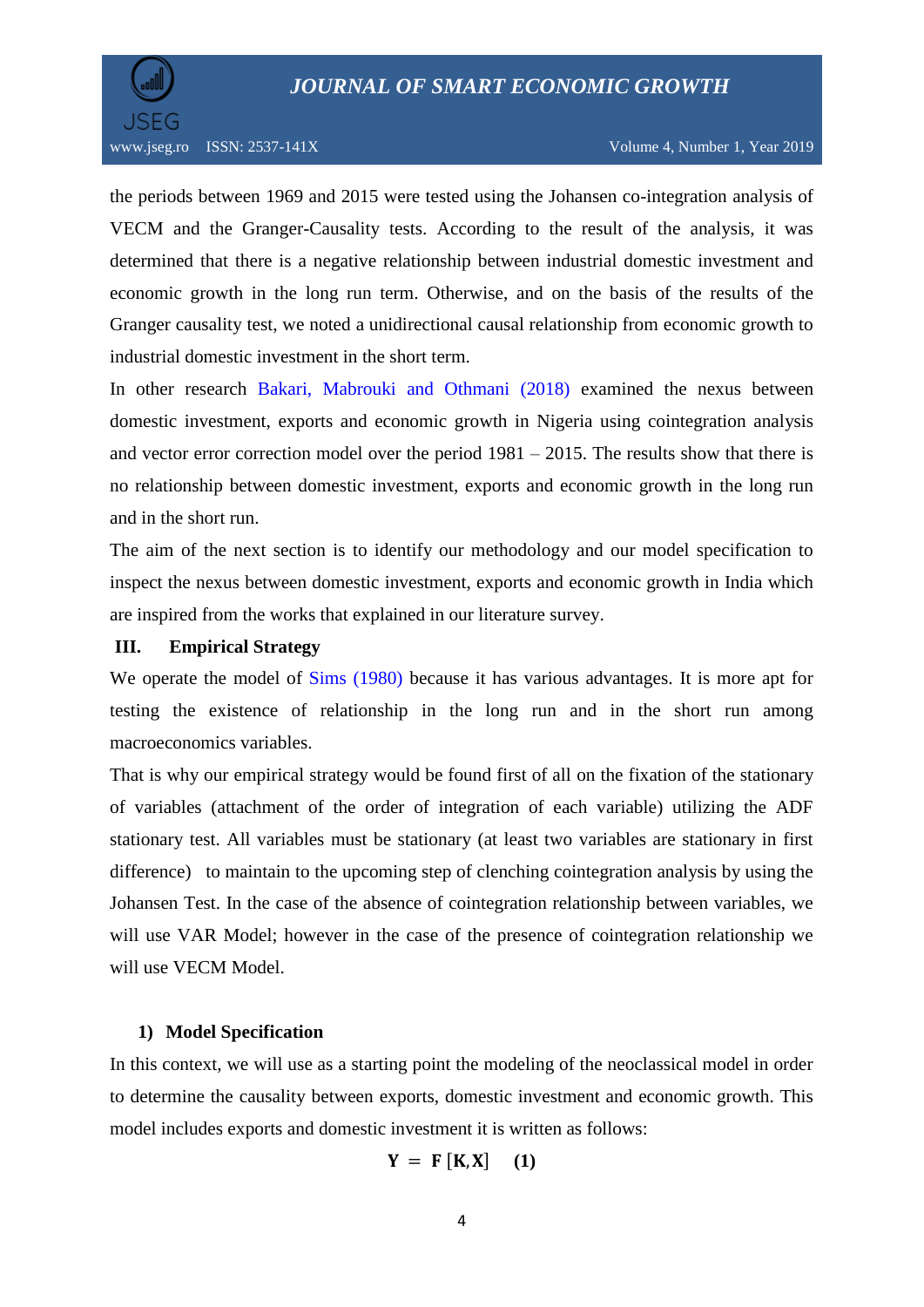

The augmented production function containing all these variables is uttered as:

$$
Y = A K^{\alpha_1} X^{\alpha_2} \qquad (2)
$$

In equation (2) Y is GDP, K is Domestic Investment, X is Export and A evince the level of technology involved in the country which is presumed to be constant. The returns to scale are linked with domestic investment and exports which are shown by  $\alpha_1$  and  $\alpha_2$  respectively.

All the variables are changed into logarithms in order to concoct linear the non linear form of Cobb-Douglas production. The Cobb-Douglas production function is occurred in linear functional form as follows:

$$
Log(Y_t) = Log(A) + \alpha_1 Log(K_t) + \alpha_2 Log(X_t) + \epsilon_t
$$
 (3)

The overhead empirical will scout about the potency of domestic investment and exports on economic growth by remaining technology constant.

The linear model restoring the effect of domestic investment and exports on economic growth after detaining technology constant can be written as follows:

$$
Log(Y_t) = \alpha_0 + \alpha_1 Log(K_t) + \alpha_2 Log(X_t) + \epsilon_t \qquad (4)
$$

# **2) Estimation period and source of data**

To perambulate the tie among domestic investment, exports and economic growth in India, we will involve a time series database that will wrap the period 1960 - 2017, and taken from annual statistical reports of the World Bank. The short illustration of variables is stated as below in Table 1.

| N <sub>0</sub> | <b>Variable</b> | <b>Description</b>                     | <b>Source</b>  |
|----------------|-----------------|----------------------------------------|----------------|
|                |                 | Gross domestic product (Constant US\$) | The World Bank |
|                | K               | Domestic Investment (Constant US\$)    | The World Bank |
|                | X               | Exports (Constant US\$)                | The World Bank |

**Table 1: Description of variables**

After having the identification of our estimation model, the next section puts an empirical validation that looks into the acquaintance among domestic investment, exports and economic growth in India.

# **IV. Empirical Analysis**

This section is an empirical exploration on the tie among domestic investment, exports and economic growth in India. To get on our lens we split this section into five steps. In the first step, we will determine the order of integration of each variable. Then, in the second step, we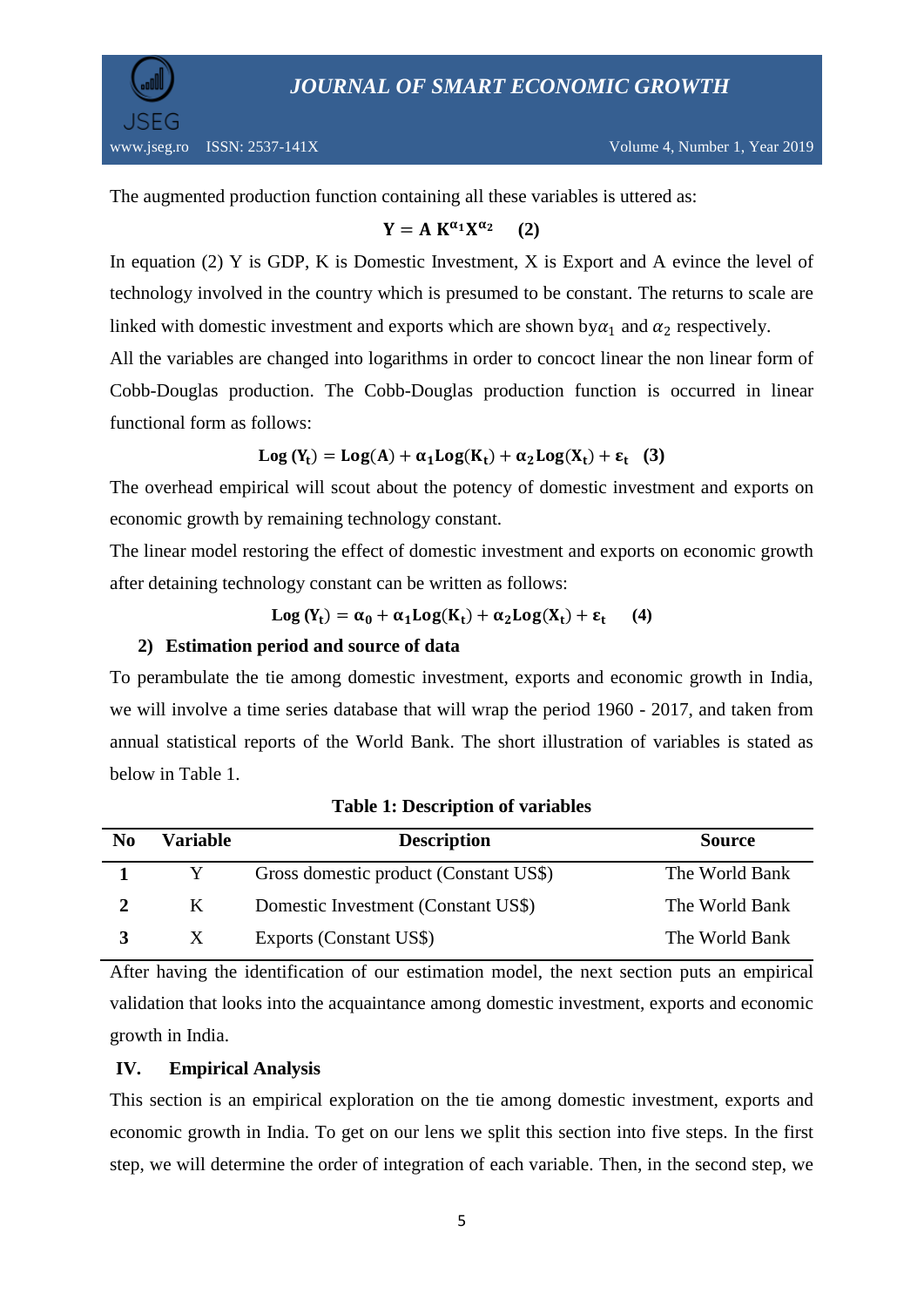

will determine the number of optimal lag that is appropriate to our estimate. Next, in the third step, we will check the presence of cointegration between the three variables. The fourth stage presents the Sims model estimate. And lastly, the last step involves diagnostic tests to check the quality and stability of our estimate.

# **1) Analysis of stationarity**

To determine the order of integration of each variable (the stationarity of each variable), we will apply the most appropriate test that the ADF test (Test Dickey Fuller Augmented).

| <b>Variables</b> | <b>ADF</b> Test  |                           |                 |  |  |
|------------------|------------------|---------------------------|-----------------|--|--|
|                  | Constant         | <b>Constant and Trend</b> | None            |  |  |
| Y                | (3.767782)       | (0.621336)                | (13.56845)      |  |  |
|                  | $[6.574230]$ *** | $[8.344343]$ ***          | [0.764358]      |  |  |
| K                | (1.574293)       | (0.907395)                | (9.469957)      |  |  |
|                  | $[6.684342]$ *** | $[7.048916]$ ***          | $[1.614959]*$   |  |  |
| X                | (1.248296)       | (2.231911)                | (6.807146)      |  |  |
|                  | $[6.956265]$ *** | $[7.159414]$ ***          | $[2.603544]$ ** |  |  |

# **Table 2: Test for Unit Test ADF**

**\*\*\*; \*\* and \* denote significances at 1%; 5% and 10% levels respectively**

#### **( ) denotes stationarity in level**

# **[ ] denotes stationarity in first difference**

The table above indicates that all variables are stationary. They are all integrated in order (1).

# **2) Determination of the number of the lag**

To determine the number of lags applied in our model, we use a set of information criteria such as AIC and SC to achieve this goal.

| <b>VAR Lag Order Selection Criteria</b> |          |          |             |              |              |              |
|-----------------------------------------|----------|----------|-------------|--------------|--------------|--------------|
| Lag                                     | LogL     | LR       | <b>FPE</b>  | AIC          | <b>SC</b>    | HQ           |
| $\bf{0}$                                | 232.5942 | NA.      | 1.15e-08    | $-9.769967$  | $-9.651872*$ | $-9.725527*$ |
|                                         | 242.4516 | 18.03683 | $1.11e-08*$ | $-9.806449*$ | $-9.334071$  | $-9.628690$  |
| $\overline{2}$                          | 248.4829 | 10.26614 | 1.26e-08    | $-9.680124$  | $-8.853462$  | $-9.369046$  |
| 3                                       | 250.5274 | 3.218927 | $1.72e-08$  | $-9.384143$  | $-8.203198$  | $-8.939746$  |
| 4                                       | 256.3523 | 8.427507 | $2.02e-08$  | $-9.249032$  | $-7.713803$  | $-8.671315$  |

**Table n °3: Lag Order Selection**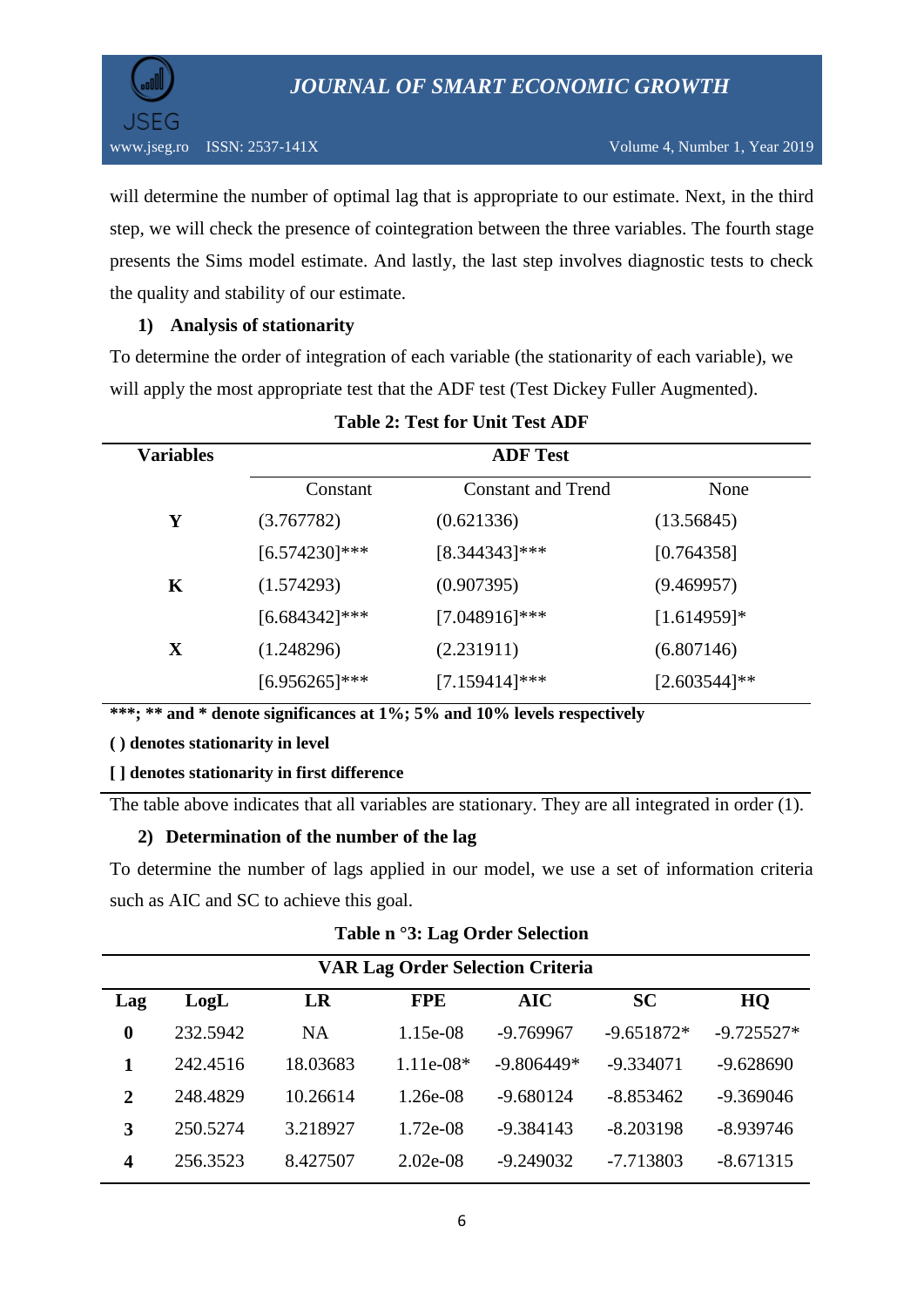

www.jseg.ro ISSN: 2537-141X Volume 4, Number 1, Year 2019

| 5  | 261.0408 | 6.184946  | $2.53e-08$ | $-9.065568$ | $-7.176056$ | $-8.354532$ |
|----|----------|-----------|------------|-------------|-------------|-------------|
| 6  | 271.5946 | 12.57471  | $2.51e-08$ | -9.131686   | -6.887890   | $-8.287331$ |
| 7  | 290.2369 | 19.83217* | 1.83e-08   | -9.541994   | $-6.943914$ | $-8.564319$ |
| 8  | 302.7060 | 11.67321  | 1.79e-08   | $-9.689616$ | -6.737252   | $-8.578621$ |
| 9  | 308.5542 | 4.728362  | 2.45e-08   | -9.555498   | $-6.248851$ | $-8.311185$ |
| 10 | 315.1468 | 4.488574  | $3.49e-08$ | -9.453055   | $-5.792125$ | $-8.075422$ |

**\* indicates lag order selected by the criterion**

**LR: sequential modified LR test statistic (each test at 5% level)**

**FPE: Final prediction error**

**AIC: Akaike information criterion**

**SC: Schwarz information criterion**

#### **HQ: Hannan-Quinn information criterion**

Table 3 indicates that the number of the optimal lag is equal to 1.

## **3) Cointegration analysis**

In this step, we will use the Johanson test to check the cointegration between the variables included in our model.

|                             | <b>Unrestricted Cointegration Rank Test (Trace)</b> |                        |                     |           |  |
|-----------------------------|-----------------------------------------------------|------------------------|---------------------|-----------|--|
| Hypothesized No. of $CE(s)$ | Eigenvalue                                          | <b>Trace Statistic</b> | 0,05 Critical Value | $Prob.**$ |  |
| None *                      | 0.466529                                            | 75.08052               | 29.79707            | 0.0000    |  |
| At most $1*$                | 0.351346                                            | 40.52125               | 15.49471            | 0.0000    |  |
| At most $2 *$               | 0.262061                                            | 16.71416               | 3.841466            | 0.0000    |  |

#### **Table n°4: Johanson Test**

**Trace test indicates 3 cointegrating eqn(s) at the 0.05 level**

**\* denotes rejection of the hypothesis at the 0.05 level**

#### **\*\*MacKinnon-Haug-Michelis (1999) p-values**

The Trace test points the existence of 3 cointegration relationships. So the Vector Error Correction Model (VECM) will be held.

### **4) Estimation of the VECM model**

# **a- Determination of the equation of long-term equilibrium**

The equation of long-run equilibrium is presented as follows:

 $Log(Y) = 0.021872 - 0.177440 log(X) + 0.690027 log(K)$  (5)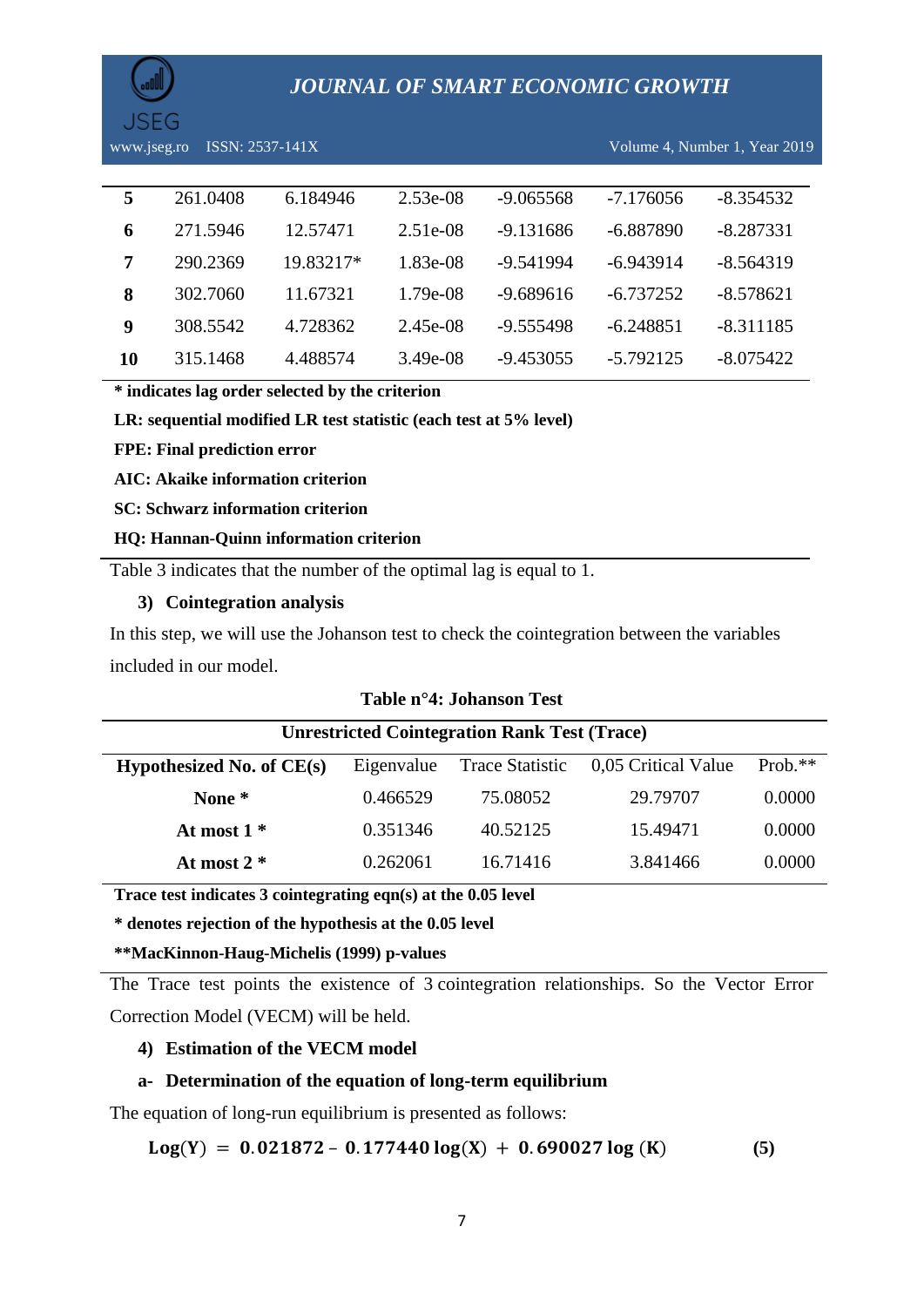

According to this equation, we note that there is a negative relationship between exports and economic growth (a 1% increase in exports leads to a decrease of 0.177440% of GDP) and a positive relationship between domestic investment and economic growth (a 1% increase in domestic investment leads to an increase of 0.690027% of GDP).

To verify the credibility of the long-run equilibrium equation, we will extract the equations of the vector error correction model and we estimate them using the Gauss-Newton method to determine the long-term relationships and using the WALD test to determine short-term relationships.

# **b- Representation of the equations of the vector error correction model**

The equations of the vector error correction model are presented as follows:

 $D(DLOG(Y)) =$  $C(1) * ( DLOG(Y(-1)) + 0.177439695622 * DLOG(X(-1)) - 0.690027064212 *$  $DLOG(DI(-1)) - 0.0218719572978 + C(2) * D(DLOG(Y(-1))) + C(3) *$  $D(DLOG(X(-1))) + C(4) * D(DLOG(DI(-1))) + C(5)$  (6)

 $D(DLOG(X)) =$  $C(6) * ( DLOG(Y(-1)) + 0.177439695622 * DLOG(X(-1)) - 0.690027064212 *$  $DLOG(DI(-1)) - 0.0218719572978 + C(7) * D(DLOG(Y(-1))) + C(8) *$  $D(DLOG(X(-1))) + C(9) * D(DLOG(DI(-1))) + C(10)$  (7)

```
D(DLOG(DI)) = C(11) * ( DLOG(Y(-1)) + 0.177439695622 * DLOG(X(-1)) -0.690027064212 * DLOG(DI(-1)) - 0.0218719572978 + C(12) *D(DLOG(Y(-1))) + C(13) * D(DLOG(X(-1))) + C(14) * D(DLOG(DI(-1))) + C(15) (8)
```
# **c- Long-term and short-term results**

The table above presents the final results of the estimation of the equations of the vector error correction model.

|             | $\mathbf{Y}$ (6) | $\mathbf{X}(7)$          | K(8)            |
|-------------|------------------|--------------------------|-----------------|
| Y           |                  | (0.2092)                 | $(0.0099)$ ***  |
| $\mathbf X$ | $(0.0197)$ **    | $\overline{\phantom{a}}$ | (0.5667)        |
| K           | (0.6003)         | (0.8390)                 | -               |
| <b>ECT</b>  | $[-0.312593*]$   | $[-1.002600*]$           | $[1.192264***]$ |

# **Table n°5: Estimation of VECM**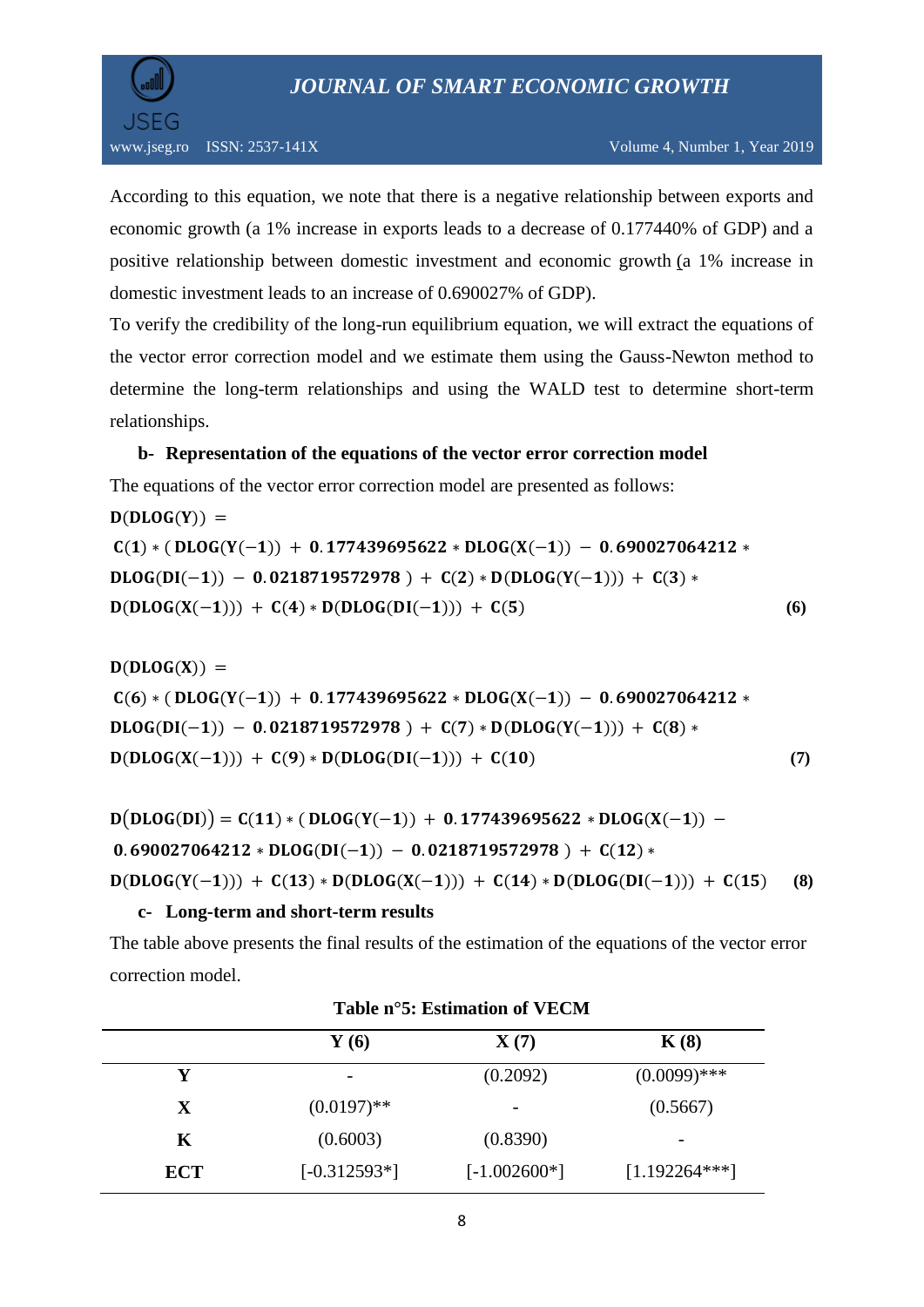



**\*\*\*; \*\* and \* indicate significance at 1%, 5% and 10%, respectively**

#### **( ) denotes the value of the probability of the variables in the short term**

**[ ] denotes the significance of long-term co-integration equations**

# **Short term relationships:**

To determine the short-term relationship in the vector error correction model, the WALD test is used. The econometric rule states:

- $\checkmark$  If there is a probability less than 5% then there is a causal relationship between the two variables.
- $\checkmark$  If there is a probability greater than 5% then there is not a causal relationship between the two variables.

In our case, we notice that:

- Exports (X) cause economic growth (Y) since both variables have a probability of less than 5% ( $P = 0.0197$ )
- $\checkmark$  Domestic investments (K) do not cause economic growth (Y) since variables have a probability greater than 5% ( $P = 0.6003$ )
- $\checkmark$  Economic growth (Y) does not cause exports (X) since both variables have a probability greater than 5% ( $P = 0.2092$ )
- $\checkmark$  Domestic investments (DI) do not cause exports (X) since both variables have a probability greater than 5% ( $P = 0.8390$ )
- $\checkmark$  Economic growth (Y) causes domestic investment (K) because both variables have a probability of less than 1% ( $P = 0.0099$ )
- $\checkmark$  Exports (X) do not cause domestic investment (K) since both variables have a probability greater than 5% ( $P = 0.5667$ )

In the short run, the estimation of the vector error correction model shows that exports cause economic growth and economic growth cause domestic investment.

# **Long run relationship**

To verify the existence of a long-term relationship between the variables included in our model. The econometric rule requires that the coefficient of the error correction term must be negative and have a probability of less than 5%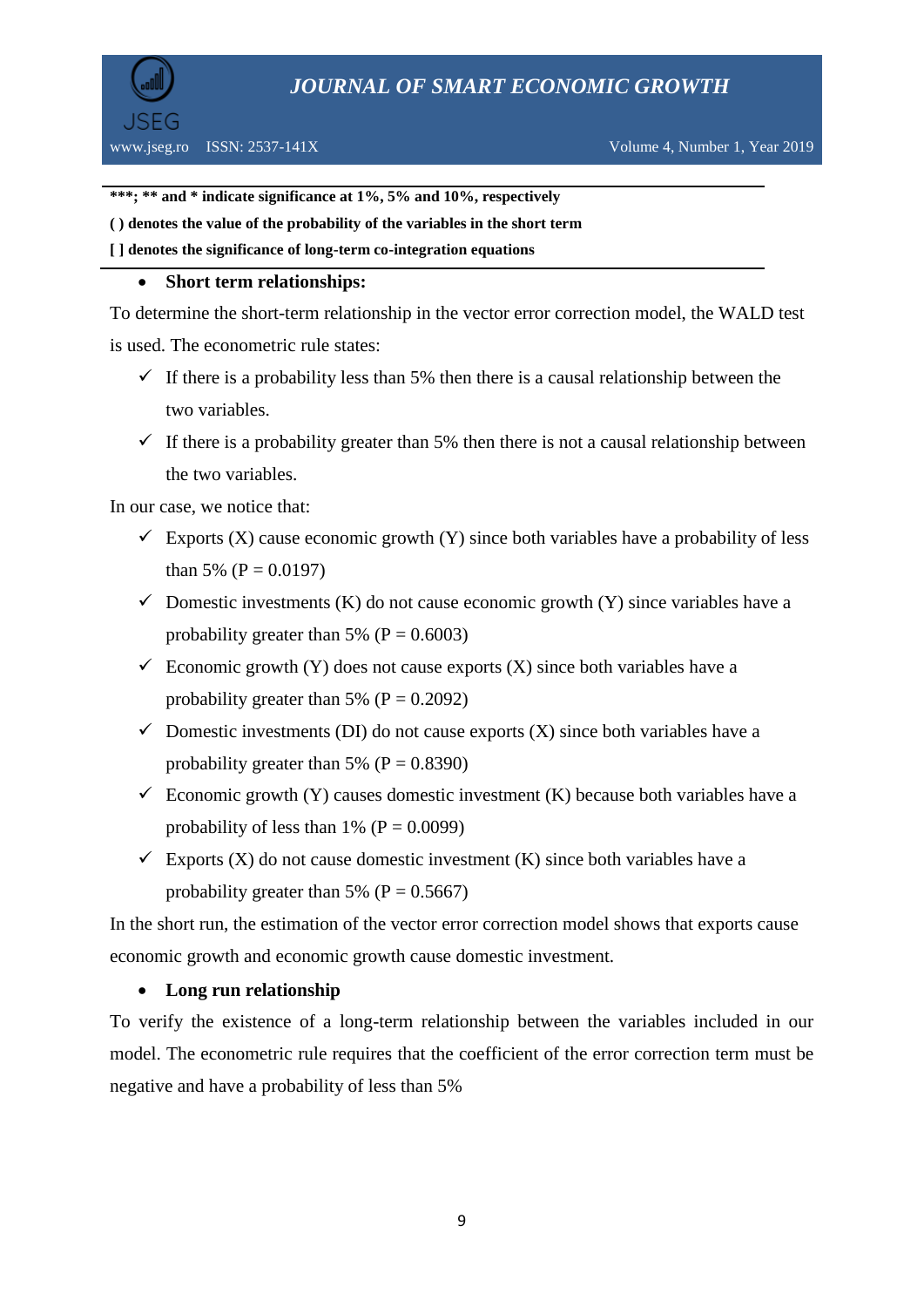

In our case, we note that:

- $\checkmark$  For the equation (6), the coefficient of the error correction term is negative and has a non-significant probability ( $C1 = -0.312593$ ). So, we can confirm that exports and domestic investment have not any effect on economic growth in the long run.
- $\checkmark$  For the equation (7), the coefficient of the error correction term is negative and has a non-significant probability ( $C6 = -1.002600$ ). In that case, we can confirm that economic growth and domestic investment have not any effect on economic growth in the long run.
- $\checkmark$  For the equation (8), the coefficient of the error correction term is positive and has a significant probability (C11 = 1.192264). So we can confirm that economic growth and domestic investment have not any effect on economic in the long run.

In the long run, the estimation of vector error correction model shows that there is no relationship between domestic investment, exports and economic growth in India.

#### **5) Diagnostics tests**

To verify the stability of our estimation of the three equations (6), (7) and (8) we will use the CUSUM Test



*Graph n°1: Test CUSUM of the estimation of the equation (6)*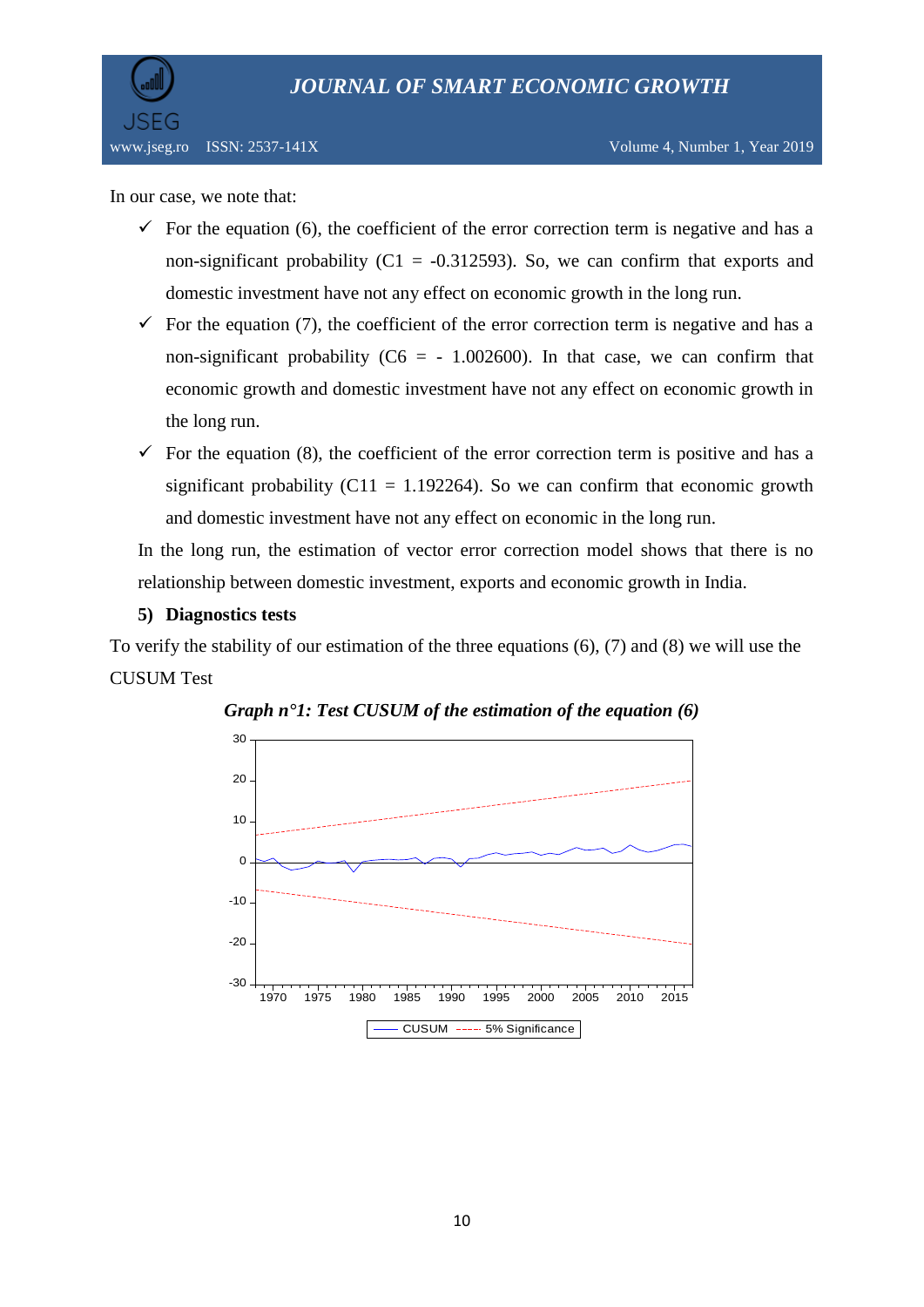



*Graph n°2: Test CUSUM of the estimation of the equation (7)*

*Graph n°3: Test CUSUM of the estimation of the equation (8)*



Graph 1, 2 and 3 show that the estimation of our vector error correction model is significant and stable in the three models.

#### **V. Conclusion**

In this paper, we investigate the tie among domestic investment, exports and economic growth in India for the period 1960 – 2017. We use vector error correction model to look into the relationship among this variable in the long run and in the short run. Empirical analyses show that there is no relationship between domestic investment, exports and economic growth in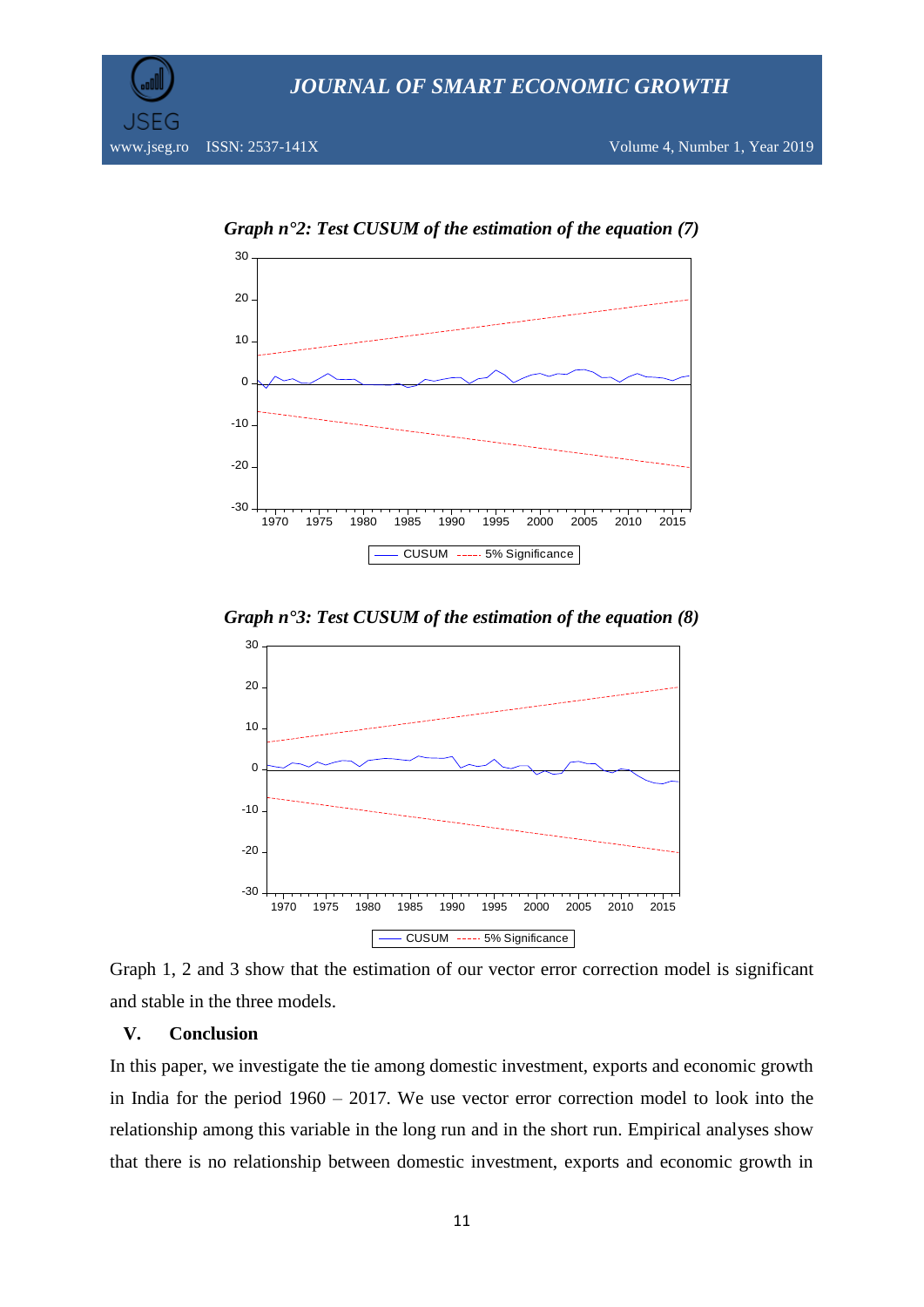

the long run. In the short run, the results show that exports cause economic growth and economic growth cause domestic investment.

These results explain that exports and domestic investment are not seen as a source for economic growth in India. The economic cycle between investment, export and economic growth is inefficient due to its many economic and political obstacles.

India is a multi-ethnic country, and its diverse democracy is imposing a huge tax on its economy. The Indian government should consider many interest groups before making the decision, which would slow the solution of economic problems and establish timely  $development$  reforms.<sup>1</sup>

Since its independence, India has witnessed many rebel movements that exploit the poor by forced recruitment and misuse property and wealth of the country<sup>2</sup>, which has caused many economic crises and hinder investment growth.

Another reason that presents political and economic obstacles is the absence of an international representation of India, as it is not a permanent member of the Security Council, it lacks the capacity to expand its influence or ideas on international events in the way that the superpowers operate, which negatively affects the expansion of their exports<sup>3</sup>.

Another problem like the infrastructure in India (roads, power, water, communications, housing and education infrastructure), which is often beneath standards, continued weak infrastructure may serve as a bottleneck to increase economic development. 4

Furthermore, the plurality of India lies in the tropical climatic zone, which may have an unfavorable effect on agricultural economic development. Because rainfall is usually adequate, but timing is often erratic and uncertain. Also, because this climate, India is more apt to waterborne and parasitic diseases such as cholera and malaria (Of the 3 million premature deaths in the world each year due to air pollution, India ranks first).<sup>5</sup>

Similarly, the overpopulation and lack of resources are holding back exports because the majority of agricultural production is derailed directly to consumption to provide some food security and stop people's hunger.

**.** 

<sup>1</sup> Democracy's drawbacks". The Economist. [https://www.economist.com/special](https://www.economist.com/special-report/2005/10/27/democracys-drawbacks)[report/2005/10/27/democracys-drawbacks](https://www.economist.com/special-report/2005/10/27/democracys-drawbacks)

 $\overline{2}$ See Azam and Bhatia (2012), Mahadevan (2012), Mukherjee (2017)

<sup>&</sup>lt;sup>3</sup> See Gurtoo and Williams (2009).

<sup>&</sup>lt;sup>4</sup> See Gupta and al (2009)

<sup>5</sup> See Kumar and al (2004), Burney and Ramanathan (2014)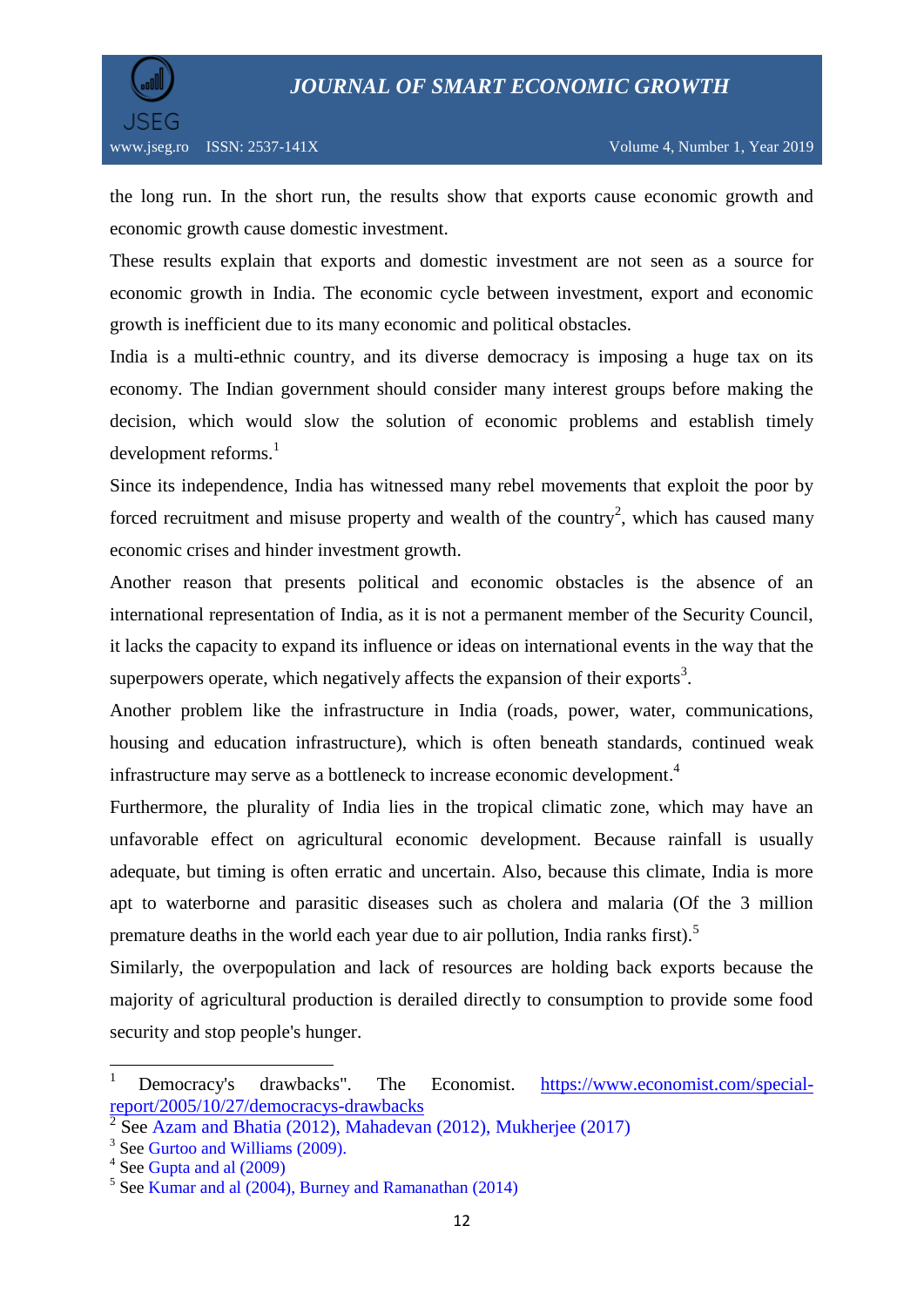

All these reasons add to poverty, employment, structural violence and bureaucracy make the pillars of Indian economy very fragile and a barrier to progress and growth.

India has to undertake many political and economic reforms, such as seeking to improve its commercial and political relations with neighboring countries, and to ensure the rapid development of its investments, taking into account its large population density, abundant natural wealth and geographical location, with a focus on diversification policy, especially in the agricultural sector, to reduce poverty.

# **References**

- 1. Albiman M, Suleiman NN (2016). The Relationship among Export, Import, Capital Formation and Economic Growth in Malaysia. *Journal of Global Economy* 4: 186. doi:10.4172/2375-4389.1000186.
- 2. Azam, J.P, and Bhatia, K (2012): "Provoking Insurgency in a Federation: Theory and Application to India", *TSE Working Paper* n° 12-329, August 2012.
- 3. Bakari, S. (2017a). The long run and short run impacts of exports on economic growth: Evidence from Gabon. *Economic Research Guardian.* 7(1), 40-57.
- 4. Bakari, S. (2017b). Appraisal of trade: Potency on economic growth in Sudan: New empirical and policy analysis. *Asian Development Policy Review*, 5(4), 213-225.
- 5. Bakari, S (2017c). "The Relationship between Export, Import, Domestic Investment and Economic Growth in Egypt: Empirical Analysis." *EuroEconomica*. Issue 2(36)/2017.
- 6. Bakari, S. (2018). The Impact of Domestic Investment on Economic Growth: New Policy Analysis from Algeria. *Bulletin of Economic Theory and Analysis*, 3(1), 35-51.
- 7. Bakari, S., Mabrouki, M and elmakki, A, (2018). "The Impact of Domestic Investment in the Industrial Sector on Economic Growth with Partial Openness: Evidence from Tunisia," *Economics Bulletin*, Volume 38, Issue 1, pages 111-128
- 8. Bakari, S., Mabrouki, M and Othmani A (2018). "The Six Linkages between Foreign Direct Investment, Domestic Investment, Exports, Imports, Labor Force and Economic Growth: New Empirical and Policy Analysis from Nigeria". *Journal of Smart Economic Growth,* Volume 3, Number 1, Year 2018.
- 9. Bawa, K.S and al (2010). China, India, and the environment. *Science* 327: 1457–59.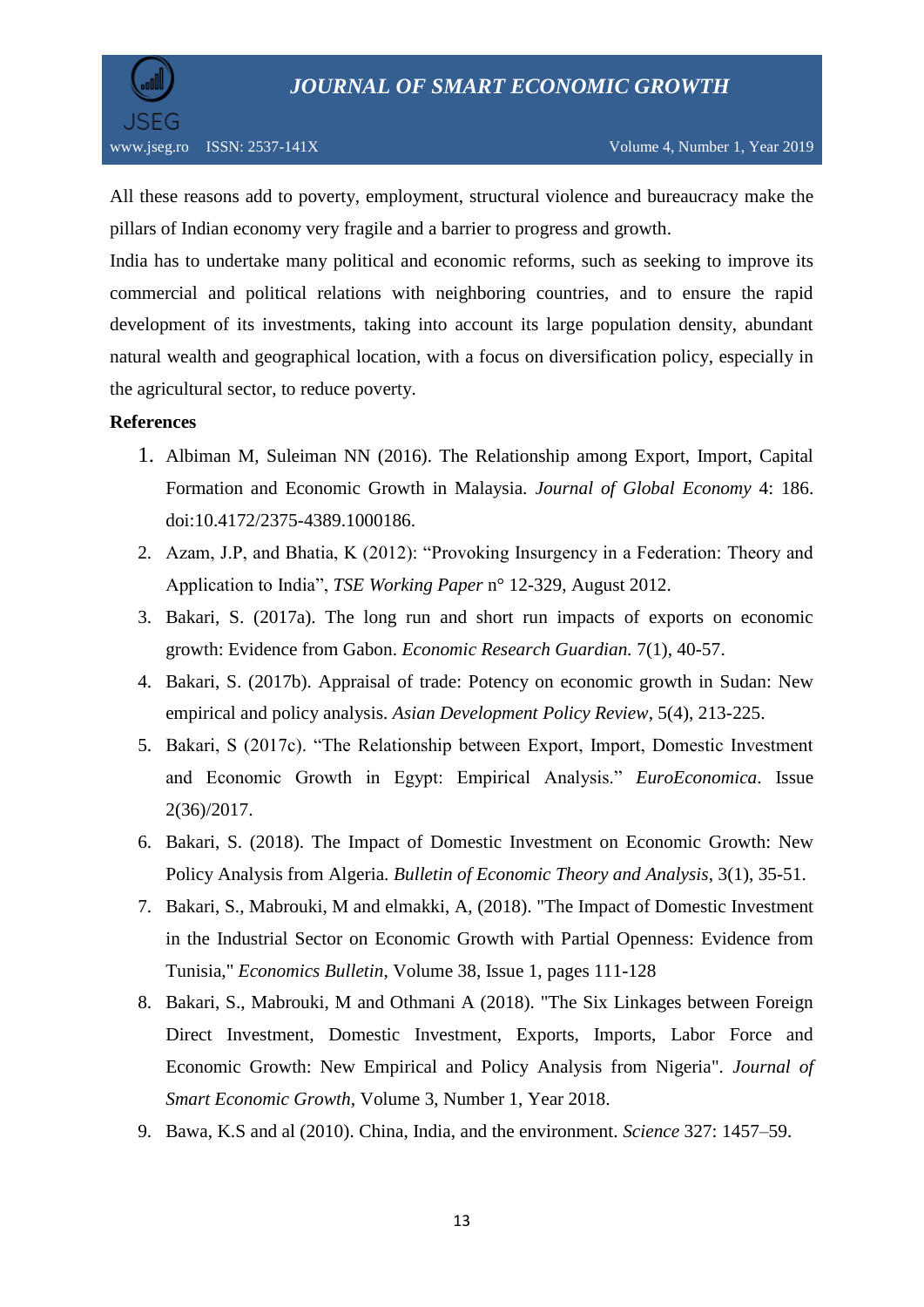

- 10. Burney, J., and V. Ramanathan (2014), Recent climate and air pollution impacts on Indian agriculture, *Proc. Natl. Acad. Sci. U. S. A*., 111, 16,319–16,324
- 11. Dickey, D. A., & Fuller, W. A. (1979). Distribution of estimators of autoregressive time series with a unit root. *Journal of the American Statistical Association*, 74, 427- 31.
- 12. Dickey, D. A., & Fuller, W. A. (1981). Likelihood ratio statistics for autoregressive time series with a unit root. *Econometrica*, 49(4), 1057-72.
- 13. Gupta, A. (2012). *Red tape: bureaucracy, structural violence, and poverty in India*. Durham: Duke University Press.
- 14. Gupta, P., R. Hasan, and U. Kumar (2009). "Big Reforms but Small Payoffs: Explaining the Weak Record of Growth in Indian Manufacturing." *India Policy Forum*, Volume 5 , 2008-09.
- 15. Gurtoo, A., and Williams, C.C., (2009). Entrepreneurship and the informal sector: some lessons from India. *Entrepreneurship and Innovation.* 10, 1–8.
- 16. Hossain, I. (1998). "Bangladesh-India Relationship: The Ganges Water–Sharing Treaty and Beyond", *An American Review* 25(3):131-151
- 17. Iftikhar S, Nisa F, Ali M, Umar S (2016). Gross Domestic Capital Formation, Exports and Economic Growth. *Journal of Economics and Sustainable Development*. (7)13: 44-48 .
- 18. Johansen, S. (1988). Statistical analysis of cointegration vectors. *Journal of Economic Dynamics and Control*, 12(2–3), 231 – 254.
- 19. Johansen, S. (1991). Estimation and hypothesis testing of cointegration vectors in gaussian vector autoregressive models. *Econometrica*, 59, 1551-1580.
- 20. Johansen, S., & Juselius, K. (1990). Maximum likelihood estimation and inference on cointegration, with applications to the demand for money. *Oxford Bulletin of Economics and Statistics*, 52, 169-210.
- 21. Kumar, K.K., Kumar, R.K., Ashrit, R.G., Deshpande, N.R., Hansen, J.W., (2004). Climate impacts on Indian agriculture. *International Journal of Climatology*. 24, 1375–1393.
- 22. Mahadevan, P. (2012). The Maoist insurgency in India: Between crime and revolution. *Small Wars & Insurgencies,* 23(2): 203-220.